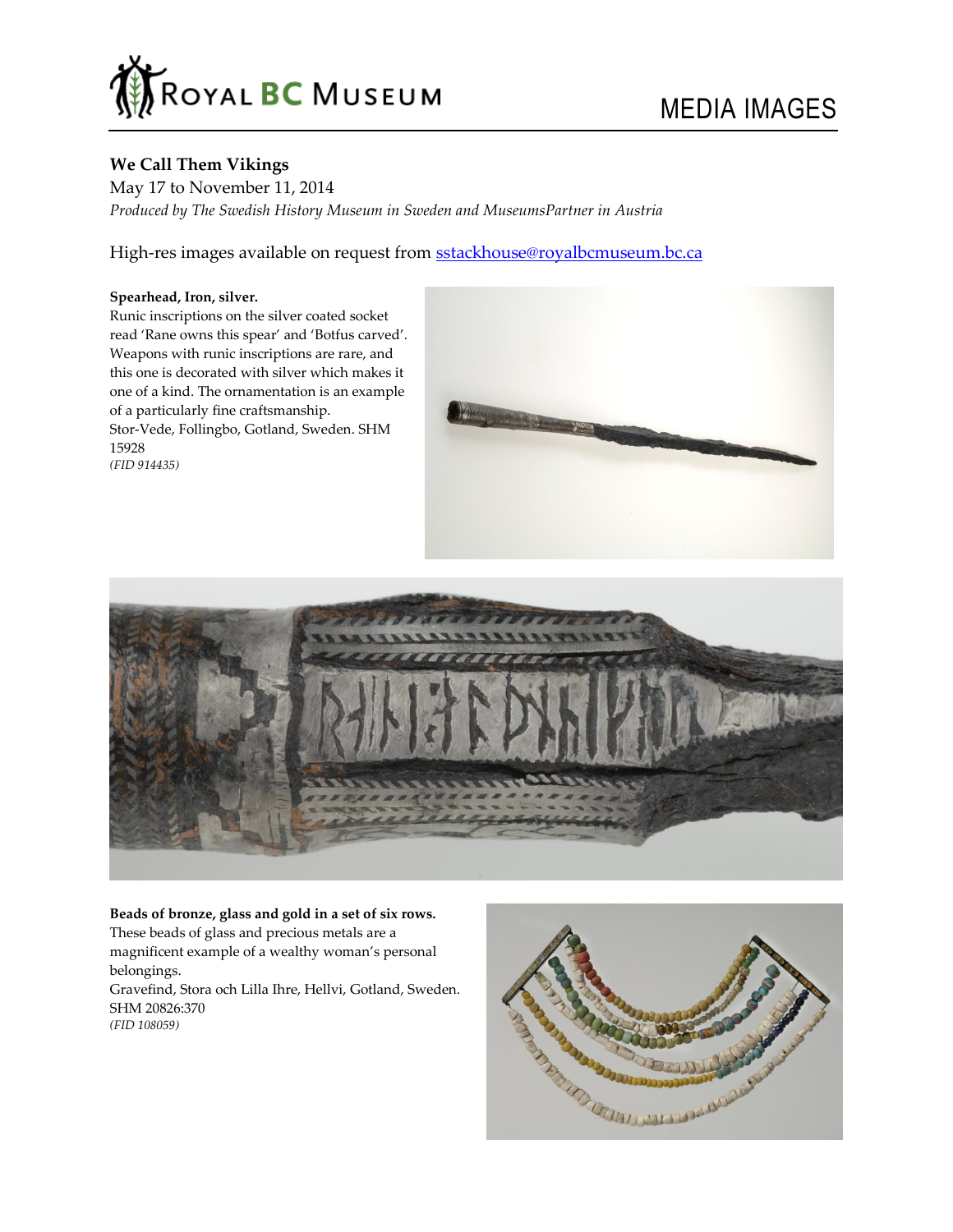### **Pendant, Thorshammer, silver with filigree ornamentation.**

This pendant has the shape of a Thor's hammer, an object that could have been used in connection to burials and to cult activities. It is the only one of its kind and is finely crafted.

Location of find is not known, Scania, Sweden. SHM 9822 *(FID 106659)*



# **Key. Bronze.**

On the handle is a Christian motif, showing the crucifixion, above a small palmette. Keys are common in Viking Age Scandinavian material, but it is very rare indeed to have them adorned with such obvious Christian symbolism. Sweden. SHM 6819:535 *(FID 364197)*



#### **Pendant, silver and gilded.**

This figurine may represent Frigg, the most powerful of the Asynjurs or female gods. The details in the clothing give many clues to the way the clothes were used. These pendants are very rare in Viking Age archaeological material. In Sweden only a few have been found and they are all included in this exhibition.

Grave find, Tuna, Alsike, Uppland, Sweden. SHM 10035: III (F23). *(FID 108947)*

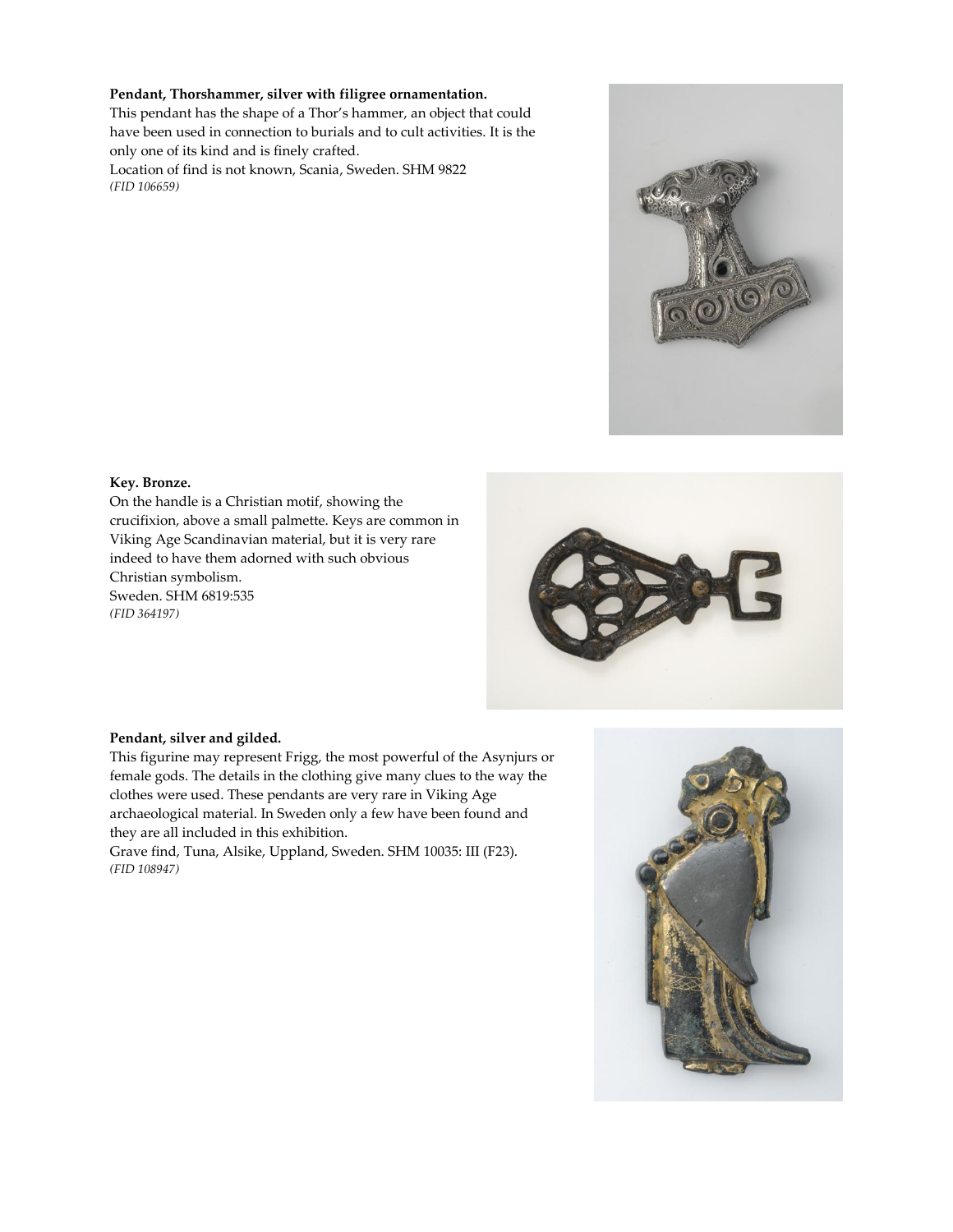### **Freyja Pendant, silver.**

The silver pendant is generally accepted to be a representation of the goddess Freyja portrayed as a pregnant woman. Freyja is the most important fertility goddess in the Nordic countries. She is invoked during pregnancies and deliveries but she is also a skilled magician prevailing over life and death. Freyja is the most important of the Valkyries, mythological female figures, and takes care of half of the men who died in battle. This is a unique object, none like it have ever been found.

Aska, Östergötland, Sweden. SHM 16429 *(FID107873)*



#### **Sword. Iron, with hilt and pommel inlays of gilded bronze.**

Most men were farmers or labourers on a farm and rarely carried a weapon other than a knife and an axe. But nevertheless, battle, the hunt and the ability to ride were important elements of what constituted the ideal man. A buried man carried weapons in the grave to indicate he was free and with the right to speak at the Thing, an assembly of free men that met to resolve disputes and make political decisions. Location of find is not known. SHM 32452 *(FID 264234)*



#### **Pendant, Silver.**

The pendant is in the shape of a male head. On the head there is a bird with its wings spread out on the side down to the ears. The pendant comes from a unique grave find containing objects of precious metals, marking the deceased as of great importance in society. The grave belonged to a woman, but the male head may represent the masculine ideal of the time. Grave find, Aska, Hagebyhöga, Östergötland, Sweden. SHM 16560 *(FID 106604 )*